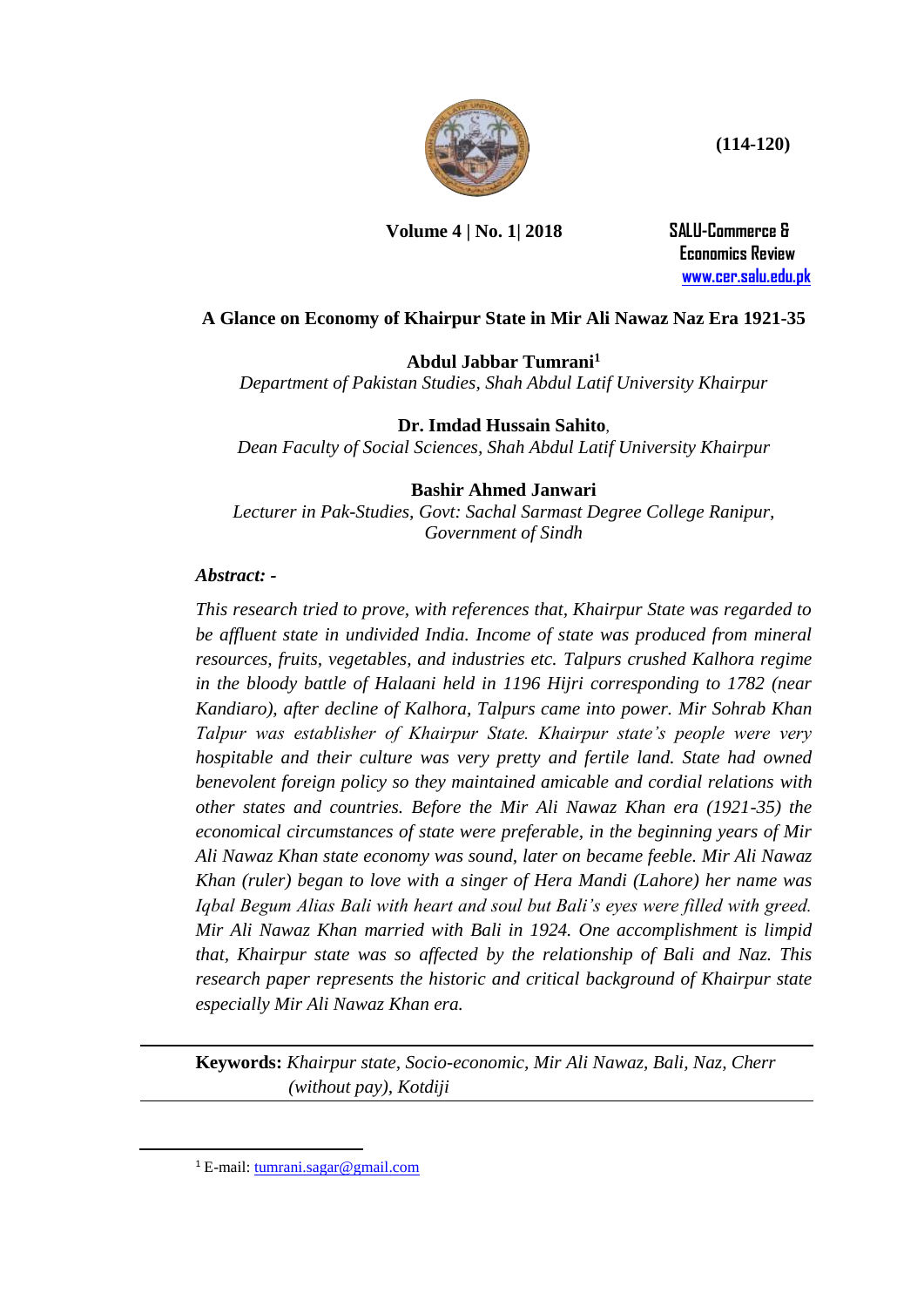### **1.0 Introduction:**

In the every age the land of Sindh has been fertile, many kings were ruled on Sindh in various time periods. At the consummation of Kalhora administration, overseeing was powerless of last ruler of Kalhora sovereignty, Mian Abdul Nabi the last ruler of the Kalhora line had been crushed by Mir Fateh Ali Khan Talpur in the bloody battle of Halani (near Kandiaro). Talpurs dynasty started from 1783 after the battle and Talpurs had partitioned Sindh into three sections for better representing, so in Hyderabad Mir Fateh Ali Khan Talpur, in Mirpur Khas Mir Tharo Khan Talpur and in Khairpur Mir Sohrab Khan Talpur founded independent governments but in any case, every one (state) guaranteed to help with each other on any issue of the state. Khairpur state was an example of peace and luxuriance than other states of sub-continent. Before the regime of Talpurs on this region, Khairpur was a small village, which was named "Borahan". Mir Sohrab Khan Talpur made his capital at historical place "Kotdiji", then he constructed Khairpur as the capital city of the state, which was named "Sohrabpur" and it afterwards became "Khairpur". As indicated by land area, the value of Khairpur is influential like heart of Sindh. Khairpur, located on the Indus in upper Sindh, depends on supplies allocated by the river system. The availability of irrigation water supplied by Sukkur barrage canals enabled, Khairpur to become one of the important agricultural regions in sub-continent. Khairpur is located between latitude of  $27^0 - 42^0$ N and extends coming out of longitude  $25^{\circ} - 68^{\circ}$ E, the boundaries of Khairpur, Sukkur is located in northern side, Jaisalmer and Jodhpur states in eastern side, Hyderabad and Tharparkar in south and south-eastern side, Larkana in western side and Indus river is running around 130 km in north-western side. Eminence of Khairpur from sea level is around 58.2 m and 15910 sq km was the area of Khairpur state (also current area of district Khairpur). According to census of 1921, the population of state was 193,152, in 1961 was 472,131, in 1978 was 717,373, in 1988 was 1,019,673, in 1998 was 1,547,751 (1,042,543 male & 505,208 female) and according to current demographic report of 2017, the total number of people living in Khairpur is 2,404,334 (1,628,484 male & 775,850 female) and 151 people live in per km (census report 2017). Mir Ali Nawaz Khan is known as lover in the history of Khairpur state. He was famous as "Mir Nazan" and "Mir Naz". Mir Nazan was born at the historical palace of Kotdiji on 9<sup>th</sup> August 1884 in the home of Mir Imam Bukhsh Khan Talpur. He got early education from hometown Kotdiji and then he went to Lahore and joined Aitcheson College for higher education. According to good governance, Talpur regime was considered exemplary for common people of Khairpur state and others, because socio-economic development, educational development, justice and friendship were first priority of the Talpurs. This was the reason; Talpur dynasty lasted from 1783 to 1955. The Great Britain gave much importance to Khairpur state for its best foreign policy. Remains are the name of "love" it too becomes the reason for everyday's destruction and soul all the time. While Mir Nazan stayed at Lahore, his eyes paired with a lovely young woman of Hera Mandi (Lahore), her real name was "Iqbal Begum" she was famous as "Bali". Some people confess that "love is blind and love has no eyes", hence a man does not perceive any deformity in his lover. So that Mir Ali Nawaz Khan Talpur (king) had not discovered any imperfection in Bali which belonged to Hera Mandi (Lahore). Despite the opposition of the whole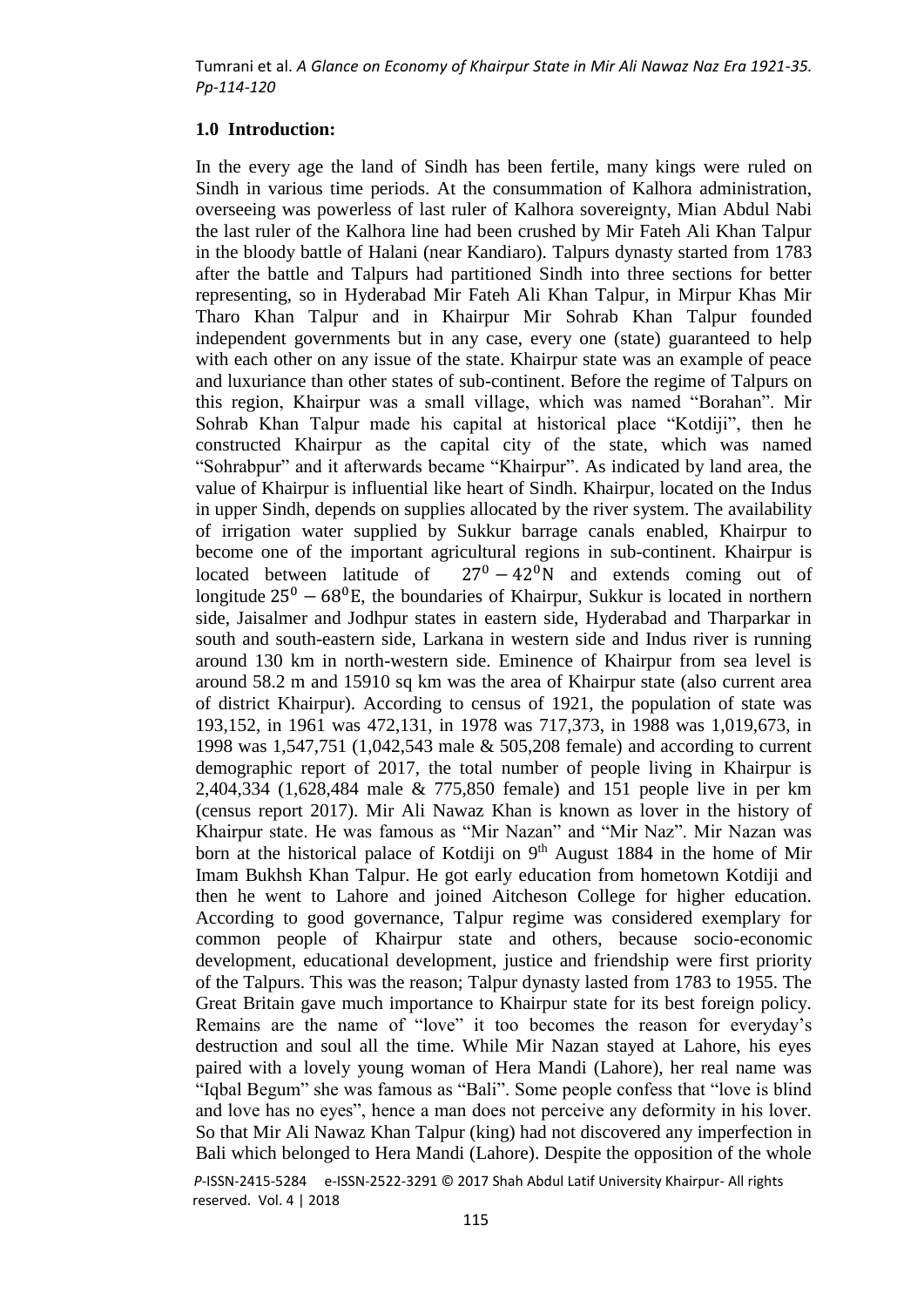world, Mir Nazan continued his love with Bali. According to my feelings world's grief and exhilaration, difficulties indirectly and directly are connected with love. Bali said left Lahore in 1924 and settled here in Khairpur state permanently, in same year Bali got married with Mir Nazan (king). On 25 December 1935, Mir Ali Nawaz Khan Talpur died. His corpse was buried in Imam Bargah of Kotdiji (kept as guardianship), although his will was that, his dead body should be buried in Karbala. Hence, on February 19, 1937 (after two years) his cadaver was dispatched to Karbala and buried there.

### **2.0 Research Methodology:**

Combined method data collection and descriptive approaches were adopted and research study has been designed. Clark and Creswell (2007) had described it a mixture of rationalism belief and an investigation method, a researcher step forward and knows about the research problem by data collection and investigation. This research used primary as well as secondary sources (Official record, interviews, surveys, data collection, published books, newspapers, journals, articles, economic survey reports, letters and surfacing through Internet), through analysis to see the socio-economic impact on the society of Khairpur state in Talpur regime, particularly in Mir Ali Nawaz era (1921-35).

#### **3.0 Research Questions:**

Following important questions have been raised during the research study:

What were the socio-economic conditions of the State after the relationship of Mir Ali Nawaz Naz (King) and Bali?

What was the relation of Khairpur state with other states or countries as well as The Great Britain?

What was effect on state policies due to relationship of Mir Ali Nawaz Khan Talpur (king) and Bali?

How income was generated by Khairpur state?

#### **4.0 Results and Discussion:**

 *P*-ISSN-2415-5284 e-ISSN-2522-3291 © 2017 Shah Abdul Latif University Khairpur- All rights reserved. Vol. 4 | 2018 On 25 February 1921, Mir Ali Nawaz Khan Talpur was enthroned formally in his parliament and 21 guns fired for salute of his highness after the official declaration. Mir Ali Nawaz Khan Talpur was tolerant and kindhearted ruler. As he got crown, he terminated Cherr (without pay) system. In those days, income had been collected by division procedure but in his time was being gathered in cash. Before the Government of Mir Ali Nawaz Khan Talpur the economy of Khairpur state was sound. When Mir Nazan became the ruler of state after some years, he destroyed the large income of state in the love of Bali. Mostly he spent amount of the state in love, so the state suffers so much and economy remained very weak. Through this topic, economical condition of the Khairpur State will be discussed and real history of the state can be in front of the people, to aware the new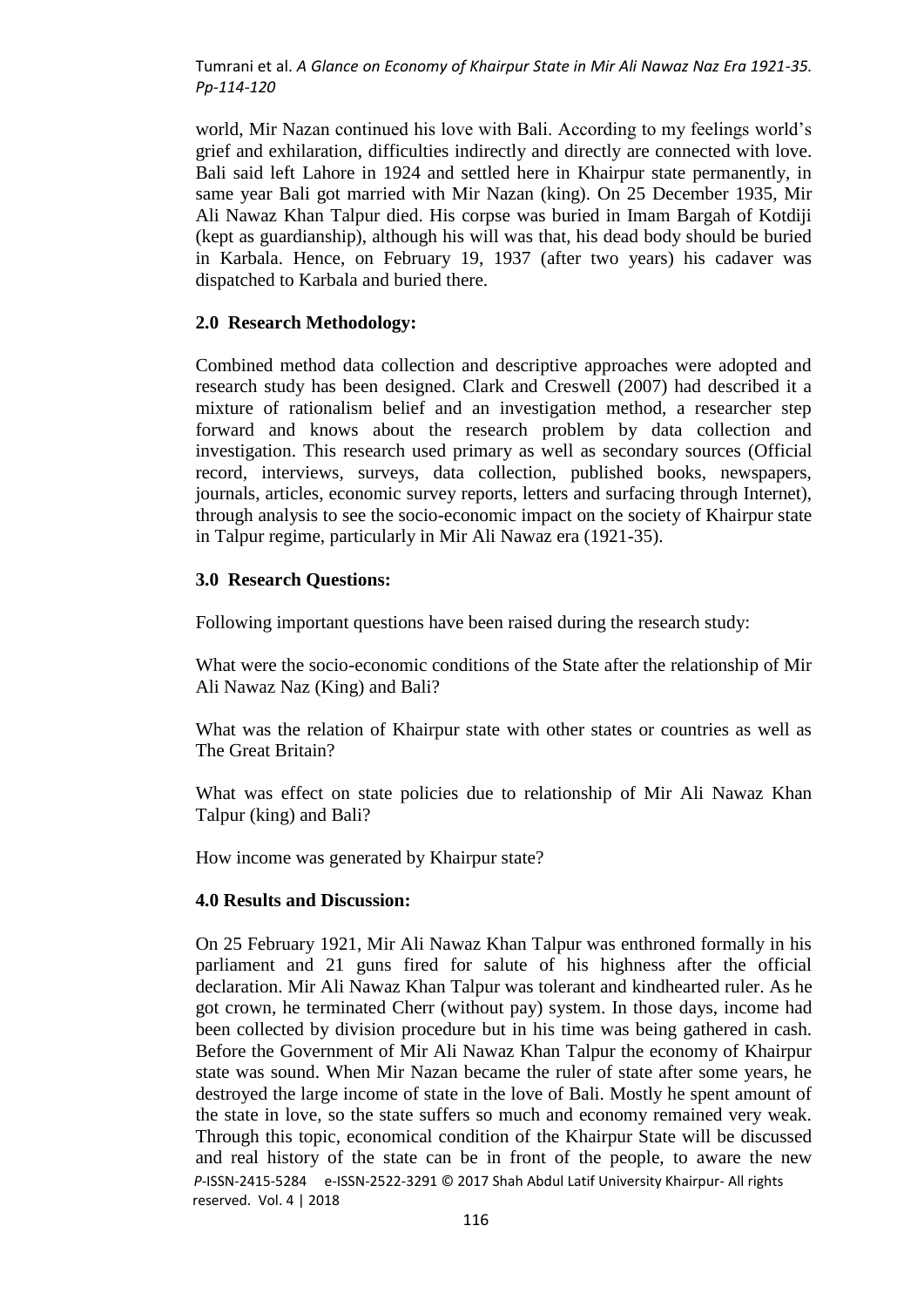generation, the condition of the Khairpur State, especially about the Mir Ali Nawaz era 1921-35.

### **4.1 Education System:**

Education was one of the key determinants of social mobility. Khairpur state established educational institutions in different ages, which were superior to the institutions existing in other parts of Sindh as well as sub-continent, but there was no any separate department of education in state, so education procedure was under the supervision of scholars and saints of that time. The ratios of schools were on peak before the Mir Ali Nawaz era but this system was also affected by relationship of Naz and Bali, because many schools were closed due to the financial burden. After the Mir Nazan era, schools numbers were increase up to 200 hundred. Details of schools record in the period of Mir Nazan are as under:





### **4.2 Economical Conditions:**

At that, time income was collected by two ways, one of them by particular tax and second was by common tax. Income of state was produced from mineral resources, fruits, vegetables, etc. In the age of Mir Sohrab Khan, Mir Rustam Khan and Mir Ali Murad-1 government system, state's strategy and economic conditions were common of Khairpur state, but afterwards state's policies were changed step by step.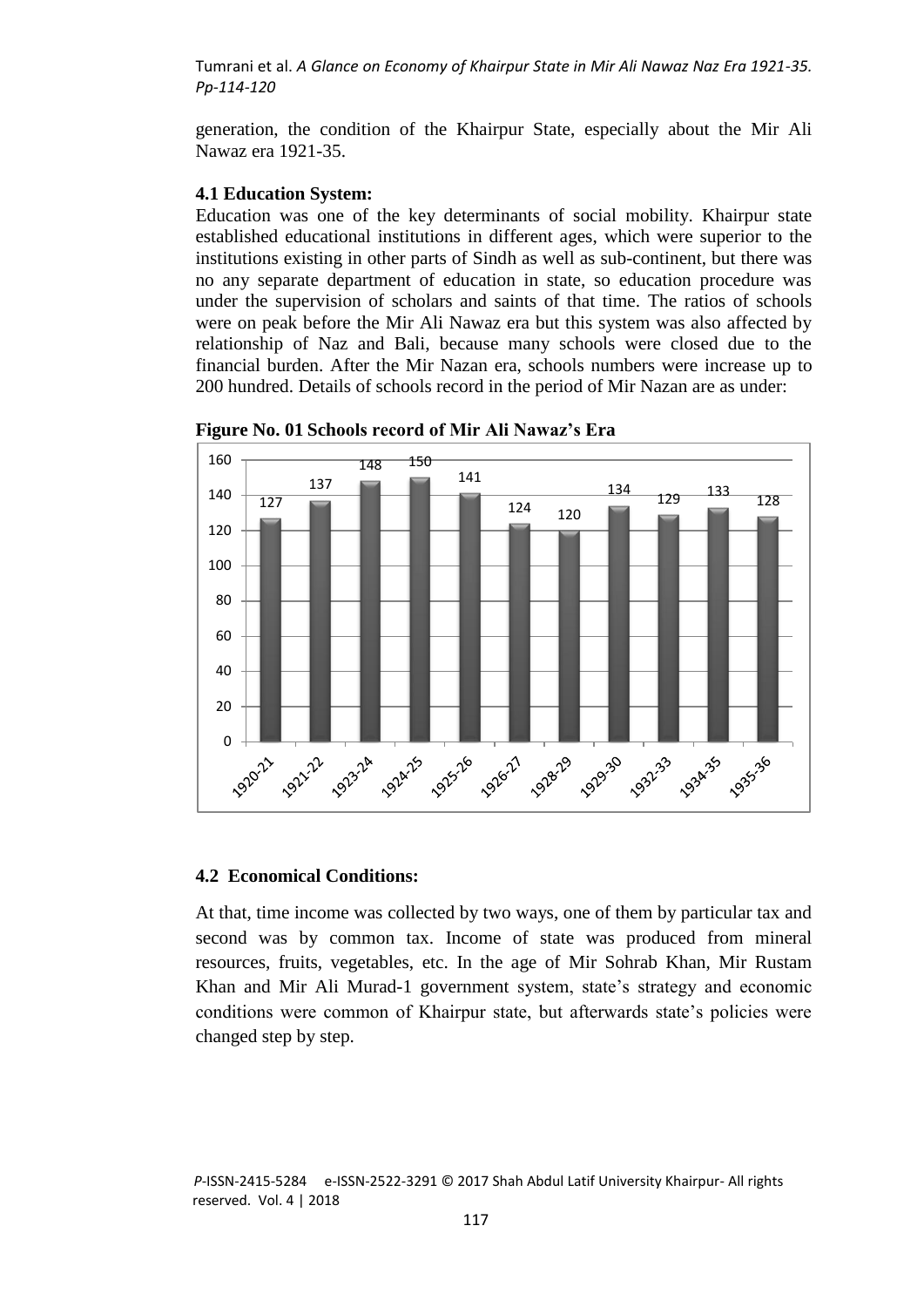

**Figure no. 02 Population of Khairpur**

Following graph represents the main source of incomes:



**Figure no. 03 Main source of incomes in million**

compete to the level of KTM. Like textile mills, cotton factories, factories for banarsi cloths, factories for dyeing cloths and factories for dry dates etc. Except all of these fishing, stone, iodine, coal and mineral resources were valuable business/production of the state economy. One thing is evident that, with the relationship of Naz and Bali Khairpur state suffered so much because state policies were affected. Treasury was empty at that time. Mir Ali Nawaz Khan (king) began poetry in the disunion of Bali. Any ruler of the country or state is the image of regard, but if regularly such activities will be performed by ruler or accountable person, then these activities not left a good influence on common people of the society. Therefore, the relationship of Naz and Bali had not a good affect on socio-economic policies of Khairpur state. At the time of marriage ceremony of Naz and Bali, various singers invited from whole the India and ceremony continued for many days. A huge amount of the state spent on marriage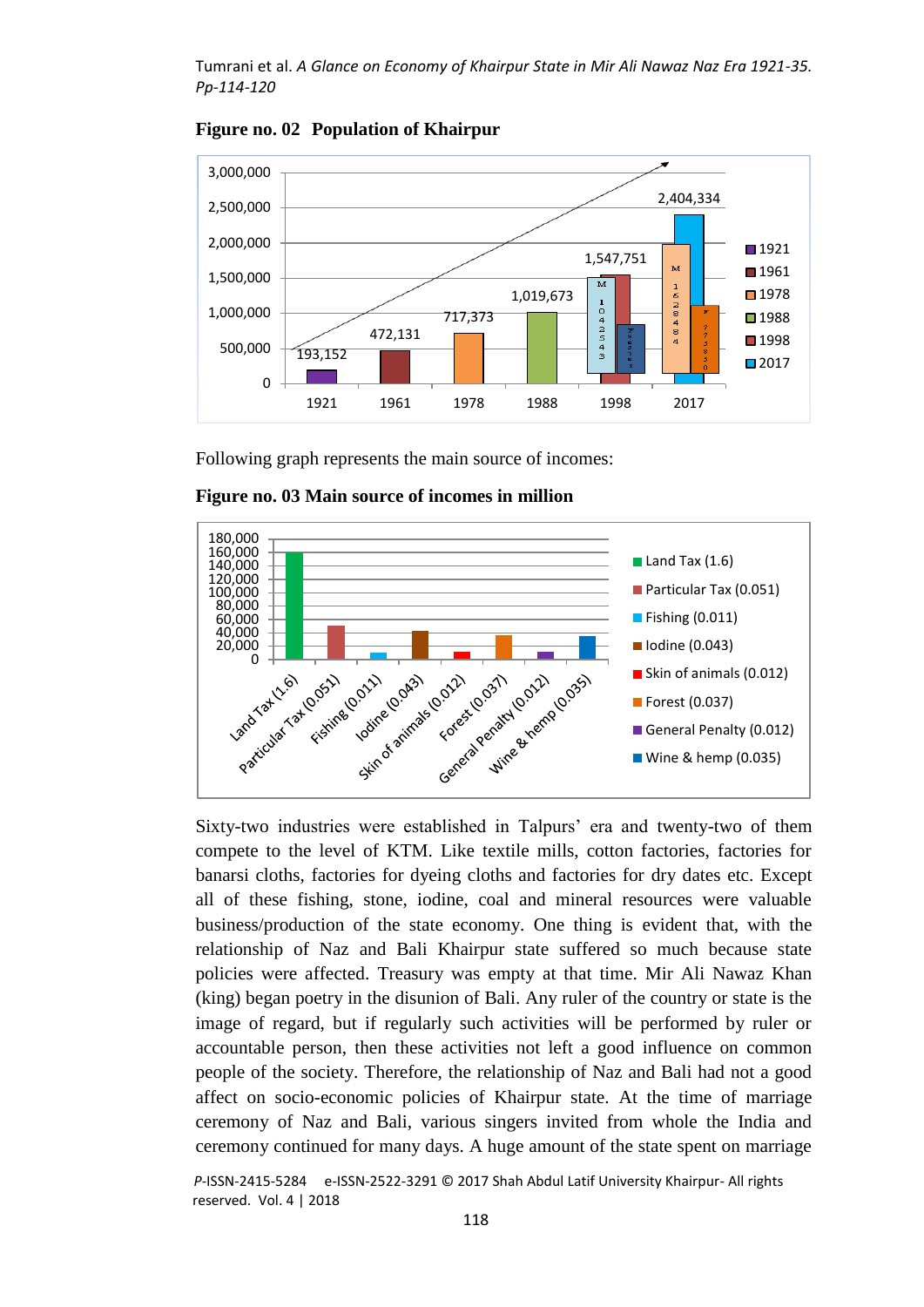ceremony and due to lack of money in treasure, singers stayed in Khairpur many days for own payment and the treasure of sate was empty, In that year Mir Sahib announced to collect tax for two years in advance. Mir Nazan spent huge amount in the romance of Bali. (See details in fig no.4).



**Figure no. 4 Income chart of Khairpur State 1903-1955**

## **5.0 Conclusion:**

Based on the results of this study, it can be concluded that, Khairpur state had own significant image in sub-continent, the rulers of this state were donor of the famous educational institutions of sub-continent. These institutions worked for movements of freedom, state played a pompous role at that time for those institutions. Mir Ali Nawaz Khan Talpur (king) supported all educational institutions of in hidden way, The Great Britain did not like this aspect, so the British pressurized to him and fixed an agent of the government in state. This point will be considered as decay of Khairpur state.

It is also concluded that, Love is a natural feeling but when the ruler of a state or the king of a country acts like this, the effects of his love fall on the people of the state or a country. In this way the people of Khairpur state received the effects of love of Naz and Bali. Political, Social, Economical and every field, which related with king of state, were affected by love affair of Naz and Bali.

Another conclusion drawn from the study is that, aspect of downfall of state was the relationship of Mir Nazan (king) with a singer of Hera Mandi (Lahore) her name was Bali. For such activities of Mir Nazan (king), a huge amount was spent in the love of Bali, for that reason many schools were closed due to financial burden, because state remained too weak at that time.

## **Bibliography:**

Baig M.Q, (2007) *"Khairpur Riasat"*, 3rd edition, Kandiaro, Roshani publication, pp 80, 94, 112 Baloch Dr. N.B, (2007) *"Jngnaama"*, Jamshoro, Hyderabad, Sindhi Adabi Board,

pp 270, 281